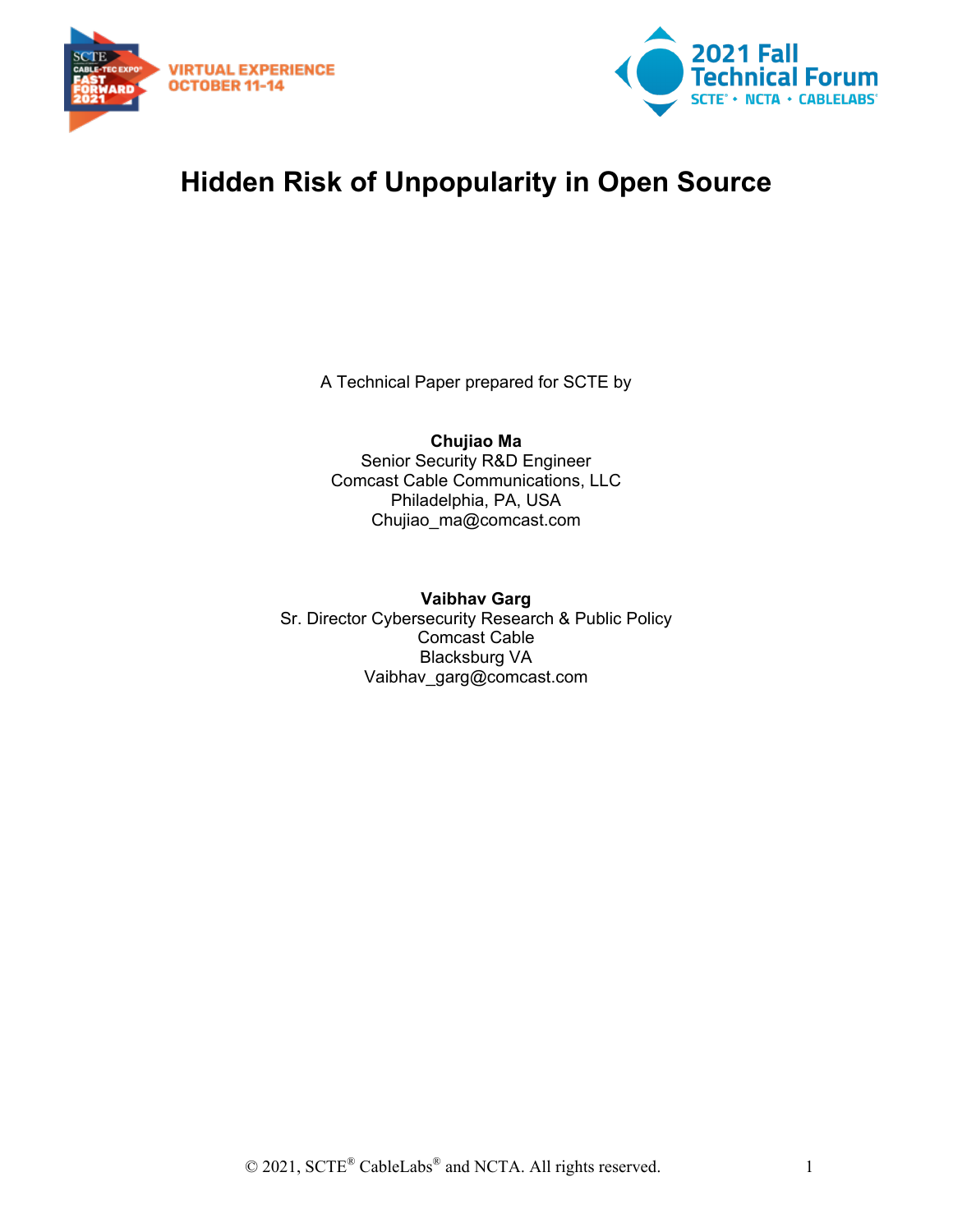

**Title** 

-- - -



# **Table of Contents**

#### **Page Number**

| $\mathcal{P}$  |      |  |  |
|----------------|------|--|--|
| $\mathcal{S}$  |      |  |  |
|                | 3.1  |  |  |
|                | 3.2  |  |  |
|                | 3.3. |  |  |
| $\overline{4}$ |      |  |  |
|                |      |  |  |
|                | 42   |  |  |
| 5 <sub>1</sub> |      |  |  |
|                |      |  |  |
|                | 52   |  |  |
| 6              |      |  |  |
|                |      |  |  |
|                |      |  |  |

## **List of Figures**

#### **Title Page Number** Figure 1. Percentage of dependents covered by the top 1000 OSC for C, JavaScript and Java ................7 Figure 2. Number of Dependents for top 1000 JavaScript OSCs for 2019, 2020, and 2021. ........................7 Figure 3. Top 50 OSCs ranked by external popularity. \* denotes location of vulnerable/deprecated

## **List of Tables**

| <b>Title</b> | Page Number |
|--------------|-------------|
| Table,       |             |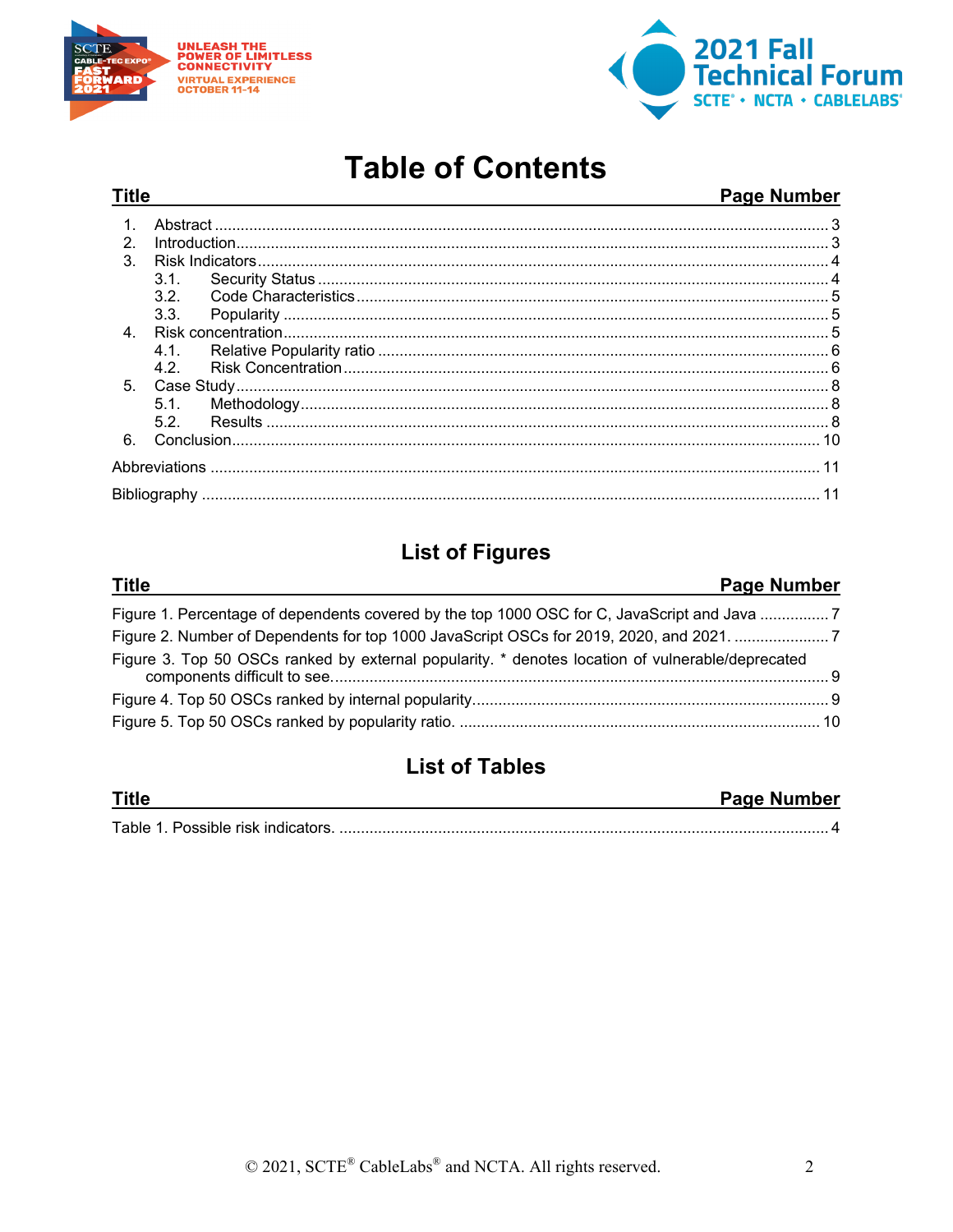



## <span id="page-2-0"></span>**1. Abstract**

Software development across the industry relies on the use of open source components (OSCs). Because these components are open-sourced, there is an assumption that these components are tested for security by third party researchers or open source communities. A vulnerability in a popular component can have ripple effects across the ecosystem. Consequently, more popular components are more likely to attract the attention of third-party researchers or the community. Less popular components are thus often left unexamined and potentially vulnerable. In this paper we propose a model to identify OSCs that create the greatest attack surface. Specifically, we propose a metric called relative popularity ratio and use it to riskrank a set of JavaScript OSCs. We further refine the ranking using observable properties of code, such as number of lines of code. We then validate the efficacy of this metric by engaging third party university researchers to find vulnerabilities. Our results conclude that the hidden risk from unpopular OSCs is concentrated and can thus be addressed by small investments in the security analyses of OSCs.

## <span id="page-2-1"></span>**2. Introduction**

Black Duck's audit of commercial codebases in 2017 found that 96% of scanned applications contain opensource components [1]. According to Veracode software security report [2], 7 out of 10 applications contain flaws in their open source libraries on initial scan. 3 in every 10 applications have more flaws in their open source libraries than in the primary code base. Unlike commercial software, open source relies on voluntary contributors to identify vulnerabilities, build patches, and provide updates. Security researchers may spend more time finding vulnerabilities in popular components rather than those used less frequently. Thus, unpopular and consequently underexamined components may pose a hidden risk for their users.

A vulnerability in just one OSC can potentially impact software across multiple products and even across multiple companies. Consider "prototype pollution" [10]. It allows an attacker to modify an object in JavaScript, and its implications can range from injection attacks to denial of service. While fewer than 25 prototype pollution vulnerabilities were reported in 2019, according to a report from Synk, they impacted over 115,000 projects scanned [3]. For example, one high severity prototype pollution vulnerability was discovered in Lodash open source library. This library was used by 4.35 million projects on Github alone.

Once a vulnerability is found, the resulting exposure can take a long time to mitigate. Veracode's software security report notes that only 1 in 4 flaws are fixed in the first 32 days; 2 in 4 are still open after the first 6 months [2]. Simultaneously, a newly discovered vulnerability can turn into active exploits within days, leaving organizations with scant time to respond. A notable example is the 2017 Equifax data breach that affected 143 million customers. A vulnerability in the Apache Struts2 package made it possible for a remote attacker to send a malicious request that allowed them to execute arbitrary commands. 72 days after disclosure, the Equifax breach happened [4].

Thus, the hidden security risk of unpopular open source components cannot be ignored. One solution is for organizations to limit their software developers to an approved set of OSCs. Mature organizations may use tens of thousands of OSCs. Finding a secure and functionally equal OSC for each component is in itself a difficult, if not impossible, proposition. Another solution is to conduct continuous assessment of all the OSCs being adopted in an organization's software supply chain. Unfortunately, an exhaustive analysis would likely be cost prohibitive.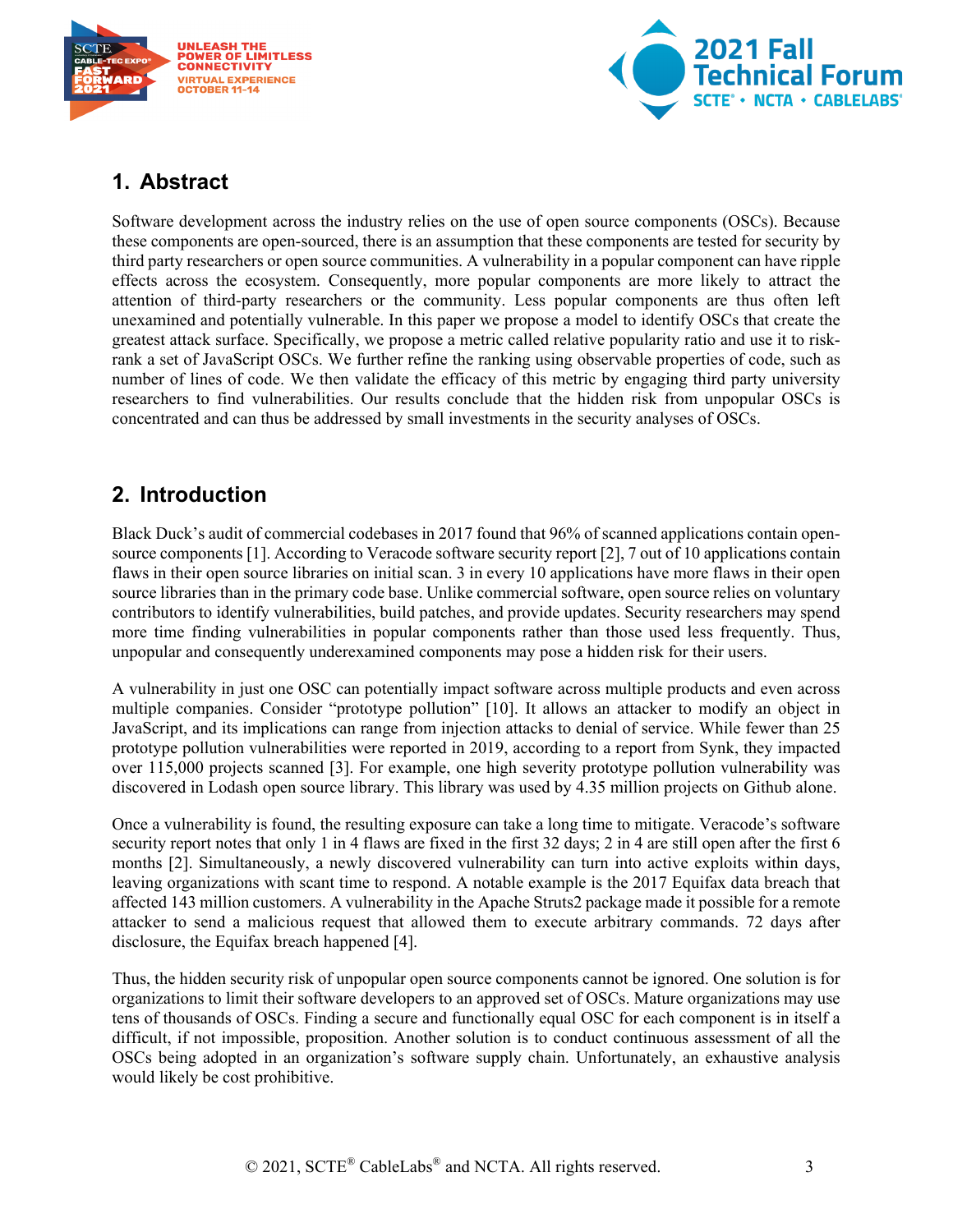



How, then, should organizations and development shops address the potential hidden security risk of the open source libraries? In this paper, we present a three-step approach to address this question:

- 1. Define a framework to risk rank OSCs based on factors such as popularity
- 2. Apply the framework to OSCs to produce a list of OSCs and identify areas of concentrated risk
- 3. Conduct security analysis of the high risk OSCs to identify vulnerabilities

Section 3 starts off by introducing different indicators of security risk for OSCs. In section 4 we describe how these factors can be combined to operationalize a *relative popularity ratio* and then used to determine areas of concentrated risk. Section 5 presents a case study of the security analysis of the OSCs identified in Section 4. Section 6 concludes with a discussion of key findings.

## <span id="page-3-0"></span>**3. Risk Indicators**

There are many direct and indirect indicators of the security risk posed by OSCs. They can be categorized as: 1) security status, 2) code characteristics, and 3) OSC popularity. Table 1 provides a list of potential measures for each category. Different language or package managers collect different information and rank OSCs differently. Even the metadata and statistics available also differs. Even if an organization has a complete inventory of all the OSC it uses, the details may be incomplete. Thus, there may be no one size fits all solution to using these OSC security risk indicators. Instead, each organization may select the indicators that suit their development environment. Here, we discuss the three categories of OSC security risk in detail.

<span id="page-3-2"></span>

| <b>Security Status</b>                                                                                                                                                                                    | <b>Code Characteristics</b>                                                                                                                                                     | <b>Popularity</b>                                                                                                                                                                                                |
|-----------------------------------------------------------------------------------------------------------------------------------------------------------------------------------------------------------|---------------------------------------------------------------------------------------------------------------------------------------------------------------------------------|------------------------------------------------------------------------------------------------------------------------------------------------------------------------------------------------------------------|
| Reported vulnerabilities<br>٠<br>from CVE and NVD<br>Severity of vulnerabilities<br>٠<br>based on CVSS<br>Security of the language<br>٠<br>Typical time to remediation<br>٠<br>Number of open issues<br>٠ | Lines of code<br>٠<br>Complexity of the code<br>Number of versions<br>٠<br>Time of creation<br>■<br>Number of libraries they use<br>٠<br>Where/how it is used<br>$\blacksquare$ | Number of contributors<br>$\blacksquare$<br>Number of Github stars<br>$\blacksquare$<br>Number of forks and pull<br>٠<br>requests<br>Number of subscribers<br>٠<br>Number of downloads<br>Number of dependencies |

#### **Table 1. Possible risk indicators.**

#### <span id="page-3-1"></span>**3.1. Security Status**

Indicators of security status can include the number of reported vulnerabilities from CVE and NVD databases as well as severity of reported vulnerabilities based on CVSS scores. However, not all flaws have CVEs. The percentage of flaws or vulnerabilites that have a CVE vs those that don't can vary widely depending on the language. In Veracode's analysis of open source, 61.8% of Javascript vulnerabilities don't have a CVE while it is only 10.5% for PHP [5].

Furthermore, different repositories may have distinct level of security exposure depending on how security conscious the owner is and how many independent researchers have analyzed the OSC. They may be captured by the number of open issues against a repository as well as the mean time to remediate.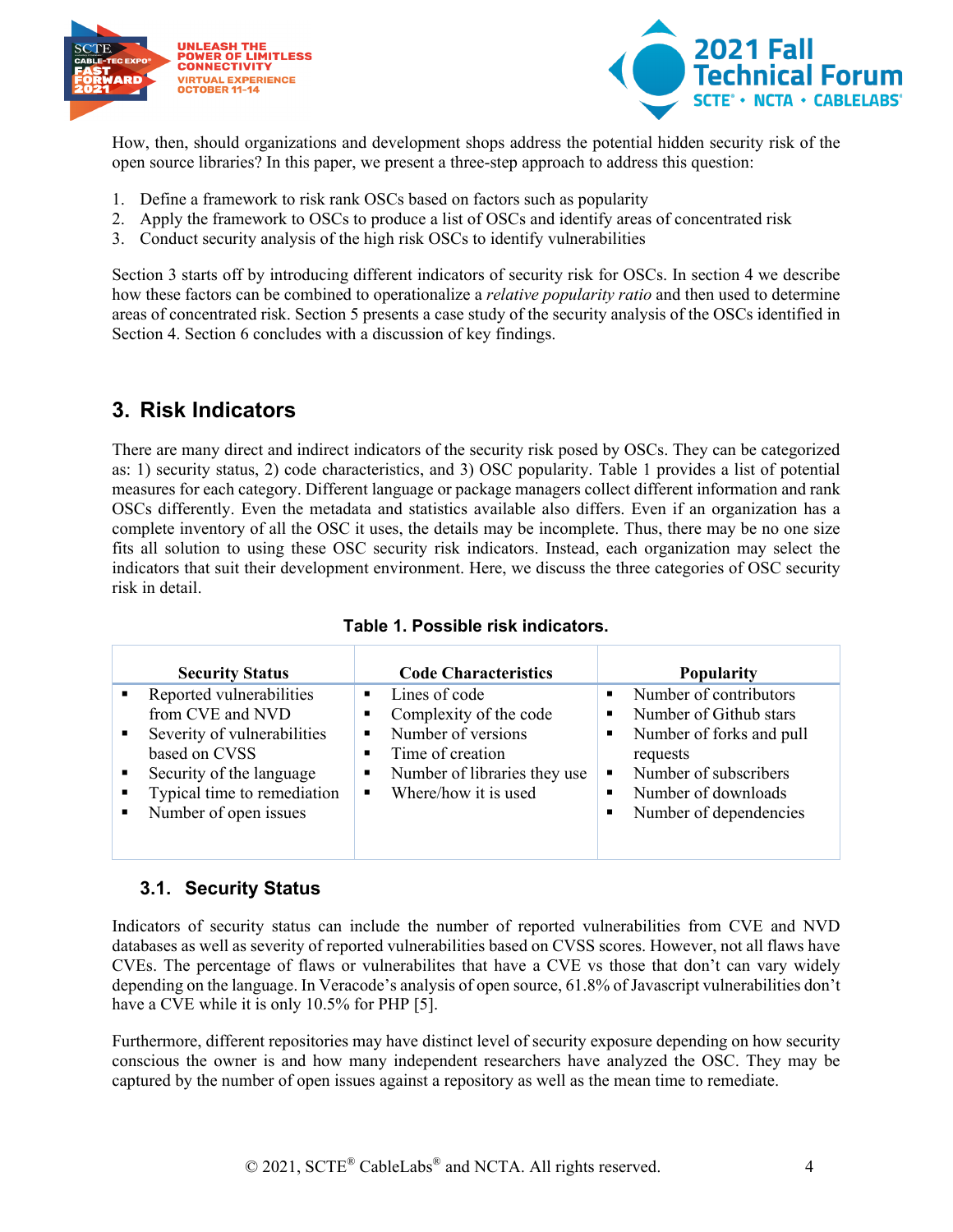



The language in which the code is written may provide additional indicators. Some languages provide more in-built protection against specific security threat, such as type safe languages. Each language is also more susceptible to specific attacks and less vulnerable to others [11]. For example, JavaScript unlike Ruby is more susceptible to deserialization.

### <span id="page-4-0"></span>**3.2. Code Characteristics**

Characteristics of the OSC code can also be indicative of the probability of risk. Prior research has found that code complexity and code size both may correlate with the probability of finding a vulnerability [6] [7]. The coding language used also matters, since almost half of PHP packages contain vulnerabilities while the number is much smaller for other languages [2]. The number of libraries used by the OSC also matters. A report by Snyk found that 86% Node.js vulnerabilities are from indirect dependencies, 81% for Ruby and 74% for Java [3].

In addition to the characteristics of OSC itself, characteristics of the application using the OSC also matters. Depending on where and how it's used, a vulnerability in the OSC can have widespread impact that's difficult to fix or be easily fixed with a compensating control.

### <span id="page-4-1"></span>**3.3. Popularity**

Another way to evaluate the risk of open source is by looking at its health or popularity. If a project has low contributor attraction or retention, there's a high chance of it dying out and used by attackers in typosquatting or social engineering. However, the total number of contributors does not correlate to whether a project survives, experience level of the contributors matter as well for the quality of the project [8].

With that said, there are many smaller libraries with just a handful of total contributors and 1-2 active maintainers, so it's important to look at activity level as well instead of just contributors. Node package manager (npm), for example, has a popularity rating that takes into account the number of stars, forks, subscribers, contributors, dependents, downloads. They also have a maintenance score looking at ratio of open/total issues, time takes to close issues, most recent commit, commit frequency, release frequency [9]. While the popularity of the project is important, it is also important to account for the stability of the project as well as distinguish between a huge pull request vs. multiple smaller ones.

## <span id="page-4-2"></span>**4. Risk concentration**

Current security solutions aim to identify known vulnerabilities and corresponding patches for OSCs used within an organization's software development lifecycle (SDL). Discovery of new vulnerabilities and verification through exploits necessitates manual analysis. If the organization uses thousands of OSCs across different applications, an exhaustive analysis would likely be cost prohibitive.

It might be difficult to get information on some OSC security risk indicators due to scale or incomplete inventory. Furthermore, it may be difficult to compare these indicators as distinct package managers collect different types of information. Thus, each organization must begin with a set of indicators for which they have the most complete information. These indicators can be combined into a relative popularity ratio to address the bias introduced by one single metric.

Based on this ratio organizations can identify areas of concentrated risk. This allows prioritized security analyses of OSCs that have a greater probability of containing hidden risks as well as for whom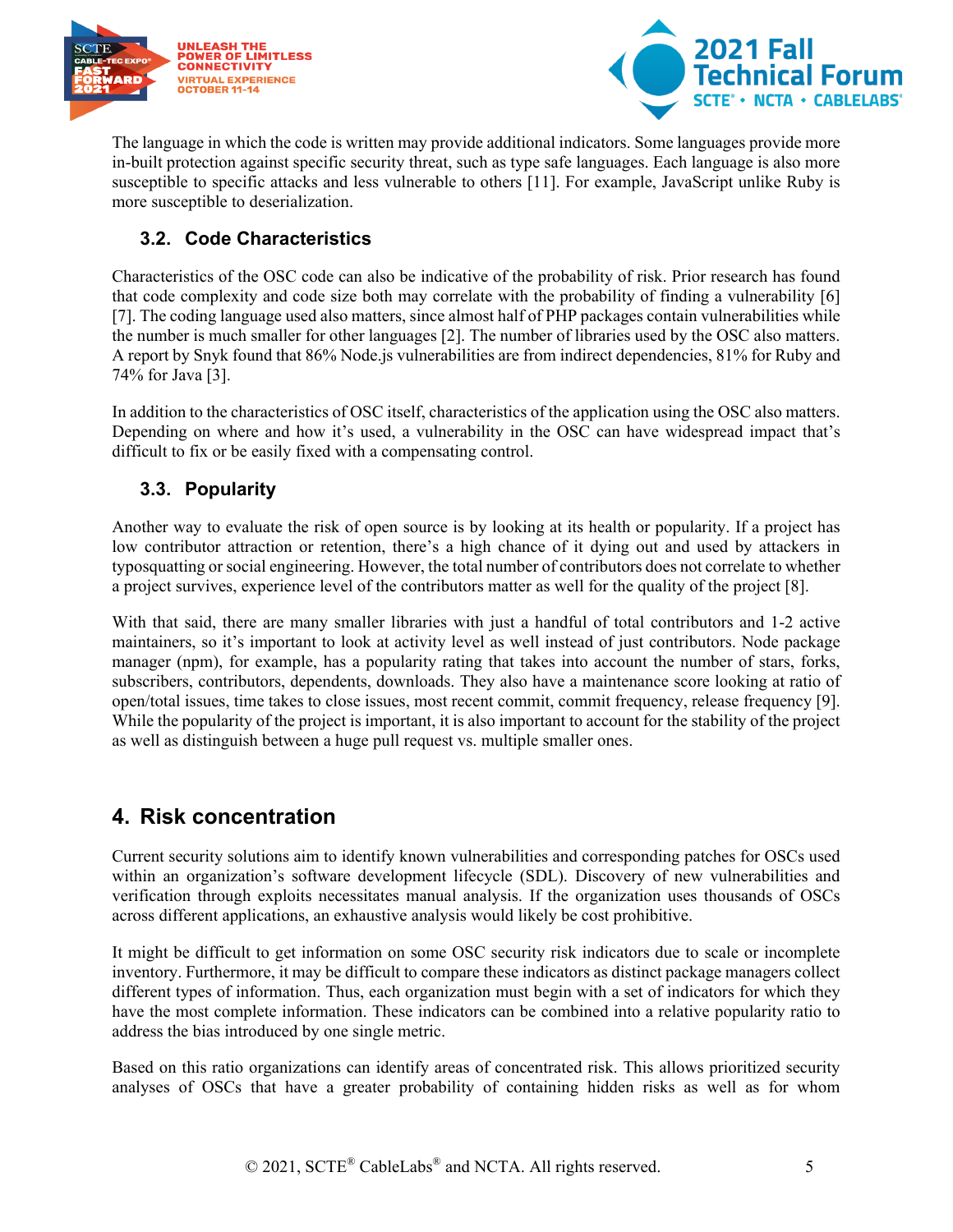



vulnerabilities will result in greater organizational impact. In this section we discuss this process with an example from Comcast.

#### <span id="page-5-0"></span>**4.1. Relative Popularity ratio**

The goal of the relative popularity ratio is to identify OSCs that are more popular within the organization (high impact) than externally (under evaluated) and is calculated as:

> Relative Popularity ratio  $=\frac{Intern}{Ertern}$  $E\chi$

By using a ratio of two measures, rather than a single measure, we are able to reduce biases specific to a single dataset. Furthermore, relative popularity captures both the under evaluation of an OSC by third party security researchers, and therefore the hidden risk, and the possible impact for the concerned organization. Table 1 notes the various indicators of popularity, e.g. number of forks.

For Comcast, internal popularity was measured by the number of dependents, as this information is easily assessable through Software Component Analysis or SCA tools. External popularity was measured as an average of: 1) dependents (impact), 2) weekly downloads (current popularity), and 3) Github stars (long term popularity). These were selected based on the specific information available for npm, the specific repository that hosts the specific OSCs under analysis.

Popularity ratio  $=\frac{960f}{(960f)2}$  of Comcast dependents<br>(9) Popularity ratio  $=\frac{1}{(960f)2}$  (9) Popularity ratio  $=\frac{1}{(960f)2}$ 

### <span id="page-5-1"></span>**4.2. Risk Concentration**

While ranking OSCs according to their relative popularity can help prioritize the list of OSCs, there are still have thousands or tens of thousands of OSCs for each language. The next step then is to determine areas of concentrated risk. For example, consider the main languages used for development at an organization. At Comcast most of the development is limited to three: 1) C, 2) Java, and 3) JavaScript.

For each language, developers may use hundreds of OSCs. An individual library may be used just once or in up to thousands of applications. Figure 1 plots the OSCs for each language by percentage of dependents. Observe that the top 50 OSCs covers 26.2% of dependents for C, 37.7% of dependents for JavaScript and 25.9% of dependents for Java. In fact, top 200 OSCs provide more than 50% coverage for each language, i.e. 52.2% for C, 59.6% for Java, and 59.5% for JavaScript.

Figure 2 shows the number of dependents or applications using each OSC for the top 1000 JavaScript for 2019, 2020 and 2021. The top 50 OSCs cover 37.7%, 23.7% and 37.9% of the risk for 2019, 2020 and 2021 respectively. The top 200 OSCs covers 63%, 45% and 60% of the risk for 2019, 2020 and 2021 respectively. Thus, as more development teams adopt SCA tools and more OSCs are inventoried, the general trend continues to hold true from year to year.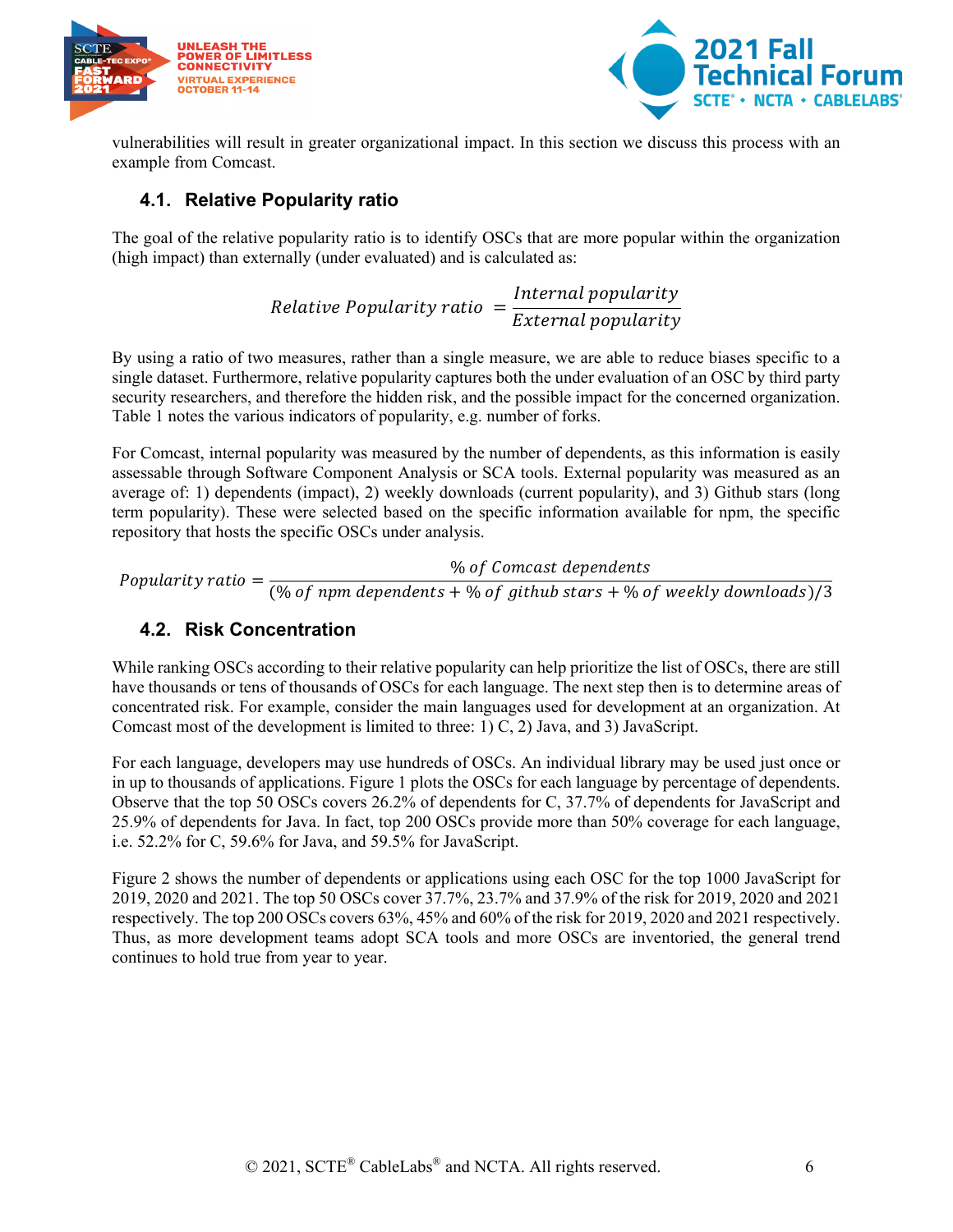

<span id="page-6-0"></span>**Figure 1. Percentage of dependents covered by the top 1000 OSC for C, JavaScript and Java**



<span id="page-6-1"></span>**Figure 2. Number of Dependents for top 1000 JavaScript OSCs for 2019, 2020, and 2021.**

Thus, the security risk from OSCs is concentrated. Analyzing the top 50-200 components will provide coverage for majority of the risk. There is then no need to conduct an exhaustive security assessment of all components. Instead, the organization can focus its resources on OSCs with greater number of dependents. Here we focus on the top 50 components in JavaScript, which covers approximately a third of the risk.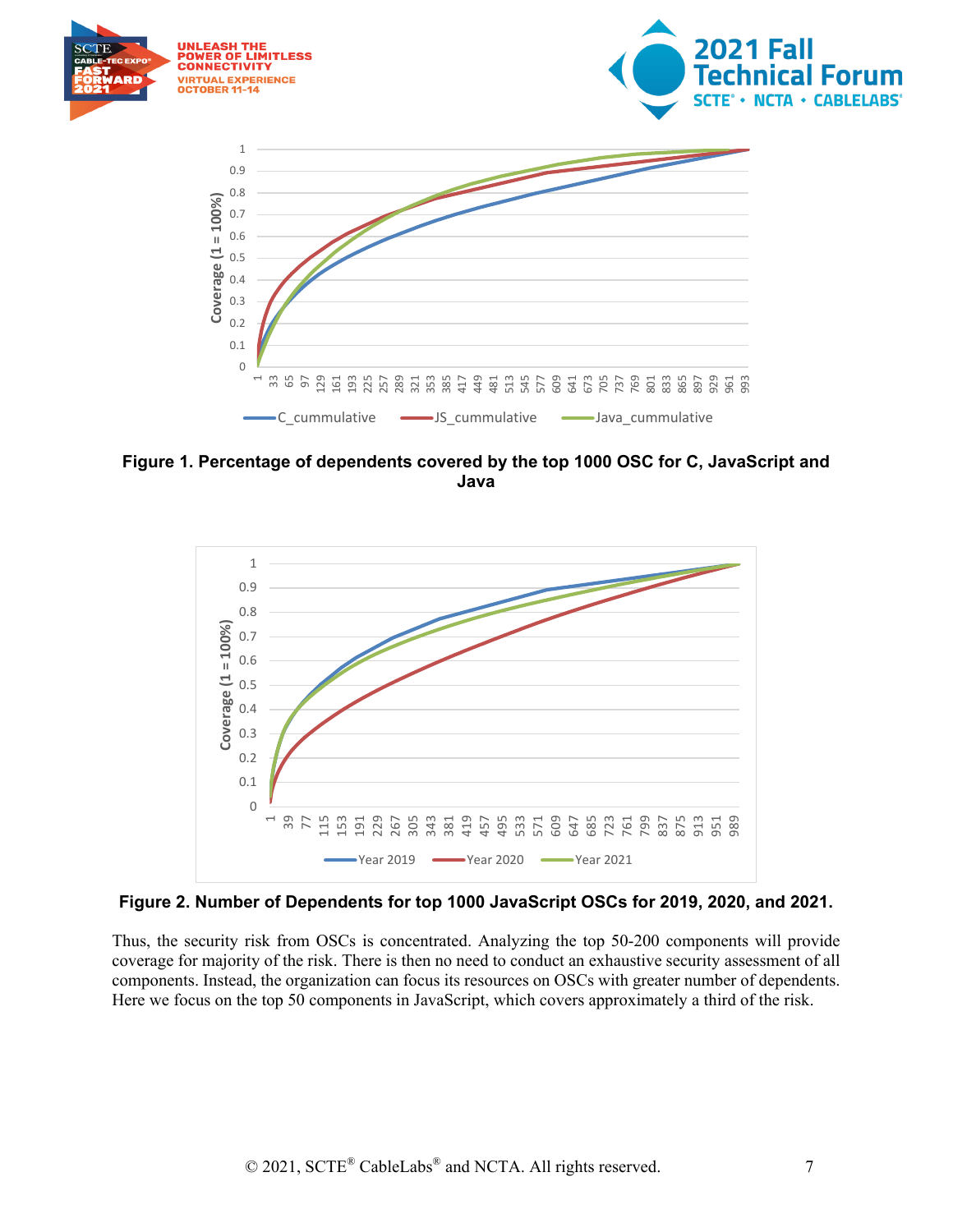



## <span id="page-7-0"></span>**5. Case Study**

As we note in Section 4, the security risk from OSCs is often concentrated. Thus, a detailed security assessment of a small set of OSCs provide coverage for much of the security risk. In this section we discuss an example of such an assessment. We began by selecting the OSCs. Based on the trajectory of usage of OSCs within Comcast, we decided to analyze top 50 JavaScript OSCs. We further narrowed our scope based on the relative popularity ratio.

In terms of manual analysis, there are many ways to attack and test the OSCs. OWASP top 10 and SANS top 25 are a good place to start. In addition, according to a report by Veracode [5], there are four categories of flaws that represent 75% of all flaws found in the open source libraries: access control, cross-site scripting, sensitive data exposure and injection. We decided to focus on the flaws within the source code rather than due to access control or other external factors, and those that are server side rather than client side.

### <span id="page-7-1"></span>**5.1. Methodology**

The first step of the analysis is to collect a list of OSCs. The information for OSCs used within Comcast are collected from WhiteSource, thus the list only includes OSCs used by applications of teams using WhiteSource. There is a limited amount of information available for all OSCs so the list only contains the name of the component, and the number of dependents (applications using it with all versions combined together). For this experiment we focused on JavaScript.

Once the internal list of popular OSC is collected, we ranked them according to the number of dependents, and external data is then collected for the top 50 OSCs that are used by most applications within Comcast. External data used for popularity ratio calculation such as number of dependents and weekly downloads are collected from npm repository. The number of stars is collected from the Github repository. The popularity ratio is then calculated for each OSC, where a higher number indicates it is more popular within Comcast than externally, while a lower number indicates that it is more popular outside of Comcast than internally.

The list of top 50 JavaScript OSCs was given to third party university researchers at Comcast Center of Excellence for Security Innovation at the University of Connecticut for security analysis. The analysis focused on identifying previously undiscovered code injection vulnerabilities and verifying that they are exploitable.

### <span id="page-7-2"></span>**5.2. Results**

Figures 3, 4, and 5 lists the 50 OSCs under analyses based on external popularity, internal popularity, and relative popularity ratio respectively. Security analyses found new code injection vulnerabilities in 3 of the 50 OSCs: jade, depot and prototype. These components are color coded red. The problems came from embedded dependencies; newer versions of the packages have fixed the vulnerabilities. Separately, one package was found to be deprecated, and colored grey.

When ranked according to either internal or external popularity, as seen in Figure 3 and 4, the vulnerable packages are scattered throughout the top 50 list. In Figure 5 however, when the top 50 OSCs are ranked according to the popularity ratio, where higher ratio indicates high popularity within Comcast but low popularity externally, we can see that the vulnerable components are concentrated in the top third of the list. It also makes sense that the deprecated OSC would rank high on the popularity ratio since there would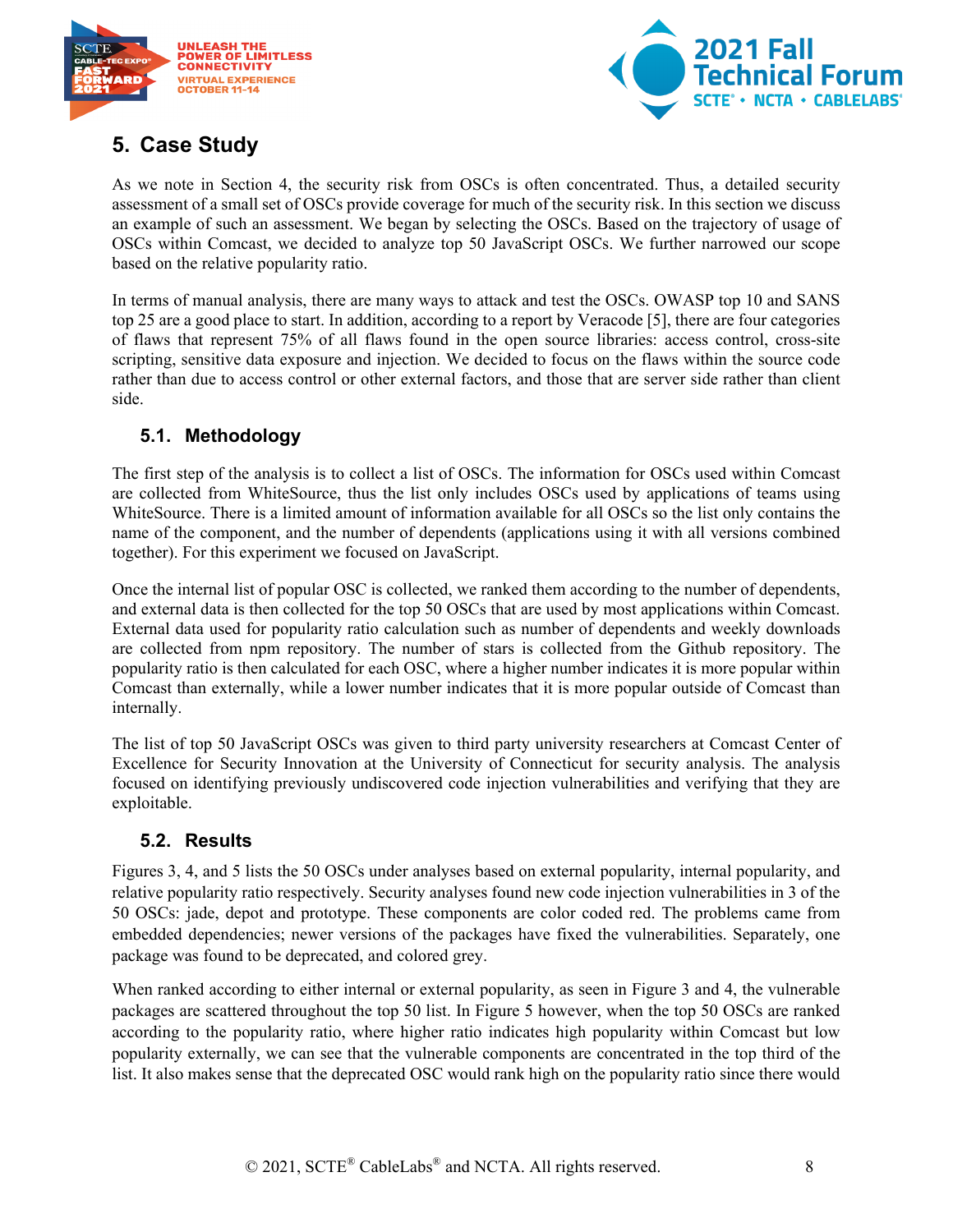



be almost no external usage (thus the external popularity is only from a few GitHub stars) while it was still used internally. The OSC has been phased out of use since then.



<span id="page-8-0"></span>**Figure 3. Top 50 OSCs ranked by external popularity. \* denotes location of vulnerable/deprecated components difficult to see.**



<span id="page-8-1"></span>**Figure 4. Top 50 OSCs ranked by internal popularity.**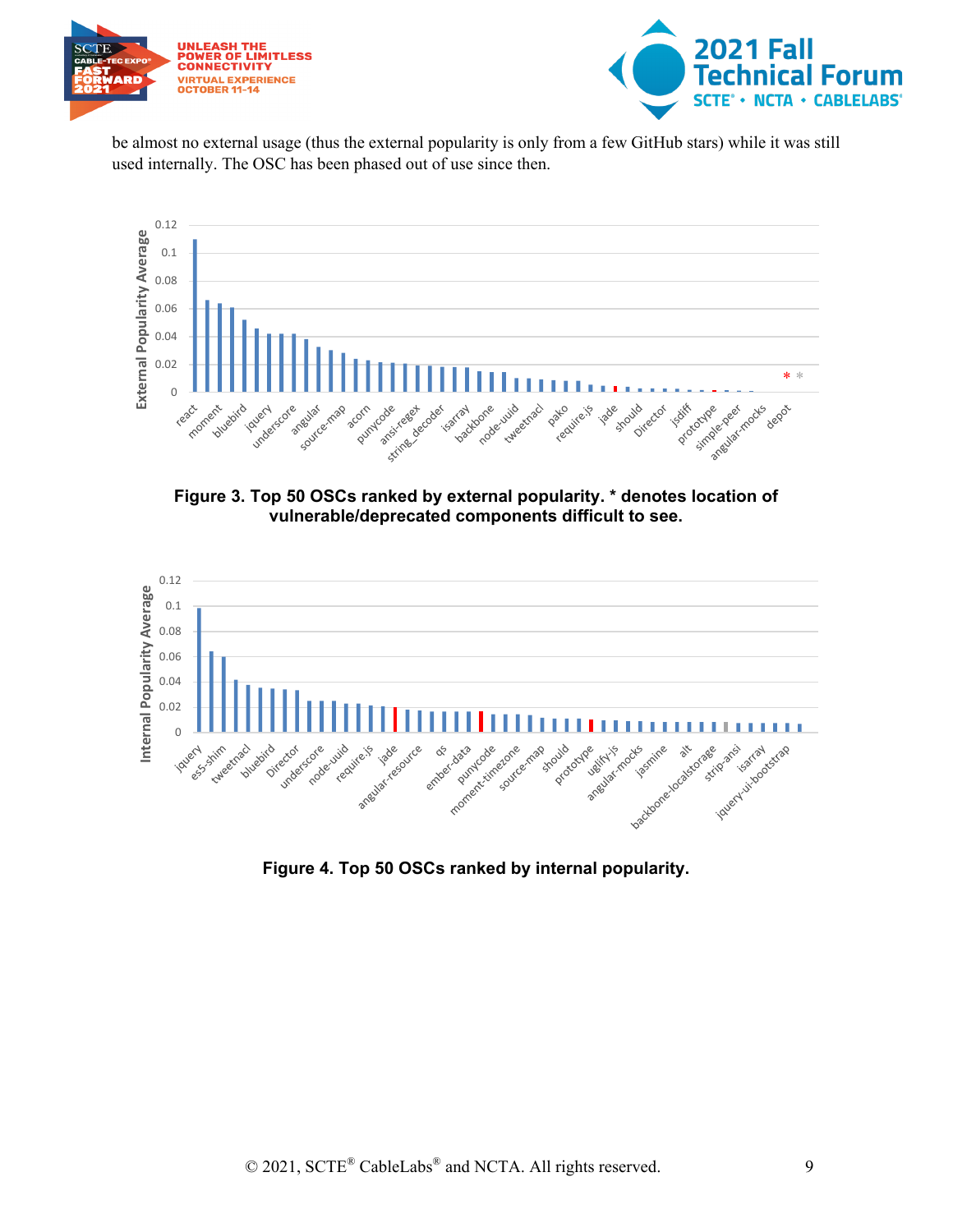

**Figure 5. Top 50 OSCs ranked by popularity ratio.**

<span id="page-9-1"></span>The three vulnerable OSCs covers 1.78% of dependents or applications used by the teams in the list and the analysis was only done for code injection vulnerability. From this case study, we have verified our hypothesis that less popular OSCs contain hidden risk.

## <span id="page-9-0"></span>**6. Conclusion**

The first step toward managing the risk from open source is to identify the OSCs used across the organization. Using software composition analysis helps with both taking inventory of OSCs used and whether there are any existing vulnerabilities as well as corresponding patches available. It also automates the discovery of old or deprecated versions of an OSC being used. For many OSCs no significant vulnerabilities may be publicly known. This may be because these OSCs are secure. Alternatively, it is possible that these components are not popular enough for third party security researchers to analyze them. This creates a hidden security risk. As most organizations use hundreds, if not thousands, of OSCs an exhaustive security assessment would be both cost prohibitive and impractical.

In this paper we provide a roadmap to address the hidden security risk from such OSCs. First, we describe the various indicators that can be used to approximate the security status of an OSC. Then we provide a way to use these indicators to risk rank OSCs via a relative unpopularity ratio and identify areas of concentrated risk that can be prioritized for security assessments. We then present an example case study. Our results indicate that a majority of the hidden risk is concentrated in a minority of components. For us, the top 50-200 components cover 30-50% of the risk. Thus, small investments in security assessments of OSCs can address any potential unknown vulnerabilities.

This paper presents a specific instantiation of the relative popularity ratio. However, organizations may choose their own indicators based on their operational context, information sources, and data completeness. Furthermore, the relative unpopularity ratio is only intended to provide a way to prioritize security assessments. It is unlikely that there will be a quantitative correlation between the ratio and the number of vulnerabilities found. As the ratio can be constructed in different ways, the specific ranking of an OSC will differ in each distinct instantiation of the formula depending on the indicators used. Additionally, assessors (and assessments) themselves may be better at finding certain types of vulnerabilities over others. Regardless, as we show in this paper this qualitative approach is still effective at identifying areas of concentrated risk and addressing them. Thus, it is possible to shine a light on the hidden risk of unpopularity in OSCs.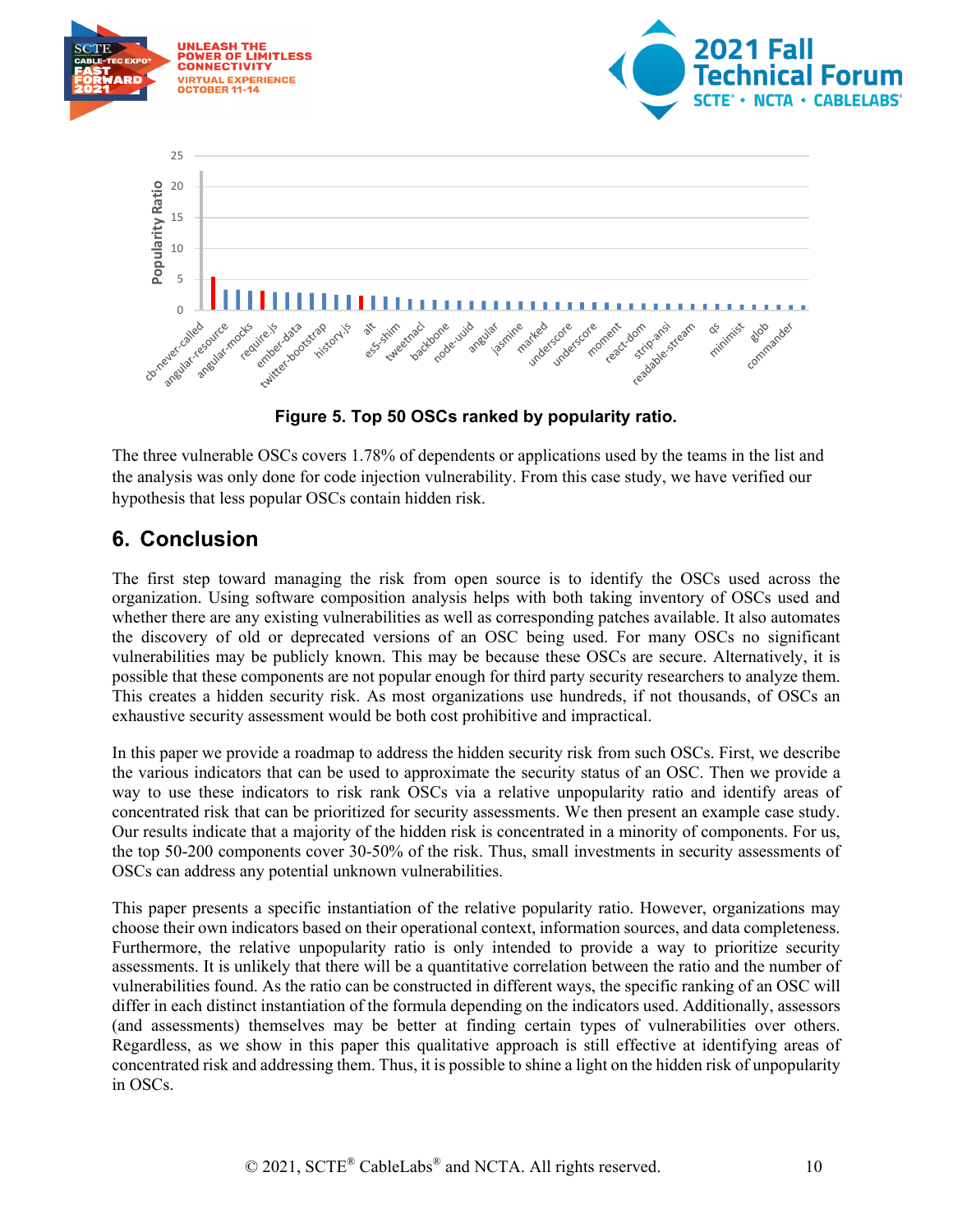



## **Abbreviations**

<span id="page-10-0"></span>

| <b>CVE</b>                | Common Vulnerabilities and Exposures  |
|---------------------------|---------------------------------------|
| <b>CVSS</b>               | Common Vulnerability Scoring System   |
| npm                       | Node Package Manager                  |
| <b>NVD</b>                | National Vulnerability Database       |
| $\overline{\mathrm{OSC}}$ | Open Source Component                 |
| OWASP                     | Open Web Application Security Project |
| PHP                       | <b>Hypertext Preprocessor</b>         |

# **Bibliography**

- <span id="page-10-1"></span>[1] Z. Zorz, "The percentage of open source code in proprietary apps is rising," 2018. [Online]. Available: https://www.helpnetsecurity.com/2018/05/22/open-source-code-security-risk/.
- [2] "State of Software Security v11," Veracode, 2020.
- [3] A. M. a. S. Zitzman, "The State of Open Source Security Report 2020," Synk, 2020.
- [4] C. Fearon, "Examining Apache Struts remote code execution vulnerabilities," 3 October 2017. [Online]. Available: https://www.synopsys.com/blogs/software-security/apache-struts-remote-codeexecution-vulnerabilities/.
- [5] "State of Software Security: Open Source Edition," Veracode, 2020.
- [6] R. a. W. J. a. H. A. a. J. W. Scandariato, "Predicting Vulnerable Software Components via Text Mining," *IEEE Transactions on Software Engineering,* 2014.
- [7] Y. a. M. A. a. W. L. a. O. J. A. Shin, "Evaluating Complexity, Code Churn, and Developer Activity Metrics as Indicators of Software Vulnerabilities," *IEEE Transactions on Software Engineering,*  2011.
- [8] N. Eghbal, "Methodologies for measuring project health," 2018. [Online]. Available: https://nadiaeghbal.com/project-health.
- [9] A. C. a. A. Duarte, "npms About," 2021. [Online]. Available: https://npms.io/about .

[10] Kim HY, Kim JH, Oh HK, Lee BJ, Mun SW, Shin JH, Kim K. DAPP: automatic detection and analysis of prototype pollution vulnerability in Node. js modules. International Journal of Information Security. 2021 Feb 13:1-23.